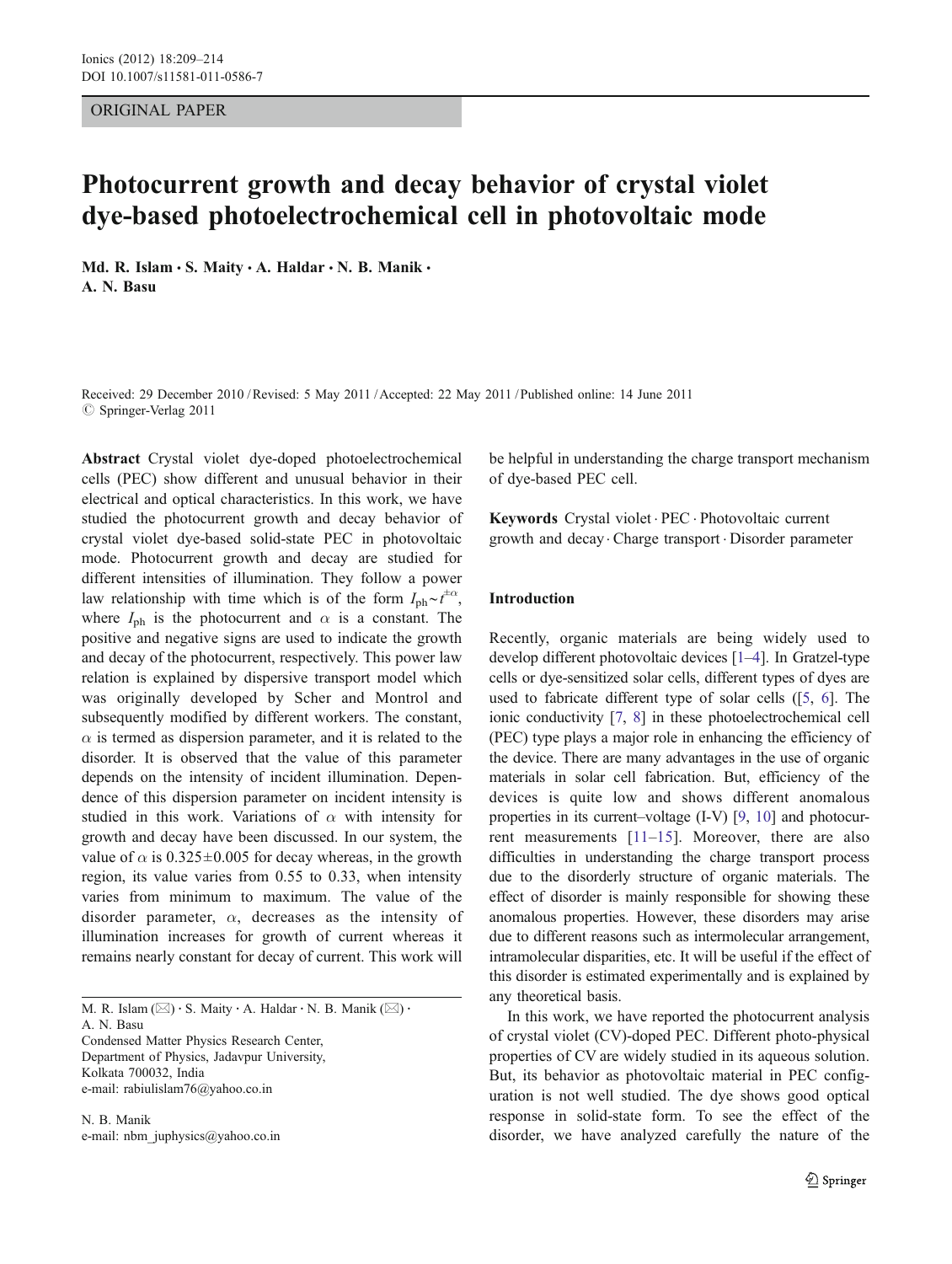photocurrent behavior. We found that it follows the power law relation with time (t) of the form  $I_{ph} \sim t^{\pm \alpha}$ , where  $I_{ph}$  is the short circuit photocurrent and  $\alpha$  is a constant. Positive and negative signs are used for growth and decay of photocurrent, respectively. By using the dispersive transport model developed by Scher and Montrol [[16](#page-5-0)], the dispersion parameter is calculated for both growth and decay of current. The dependence of this parameter is studied with intensity.

# Experimental

CV dye procured from S.D. Fine Chem. Ltd. is mixed with the solution of polyvinyl alcohol (PVA) procured from S.D. Fine Chem. Ltd., Boisar; M. W. 125000. To prepare the PVA solution, 5 g of PVA is taken in a cleaned test tube and mixed with 10 cc of double-distilled water. The mixture is warmed gently and stirred to make a transparent viscous solution of PVA. One milligram of CV is mixed with this solution.

A solid electrolyte was prepared in a separate cleaned beaker by mixing polyethylene oxide (PEO; BDH, England; M. W.  $600000$ -LiClO<sub>4</sub> (lithium perchlorate; Fluka, 99.5% pure)–EC (ethylene carbonate; Fluka, 99.5% pure)–PC (propylene carbonate; Fluka, 99.5% pure). The complex of PEO–LiClO4–EC–PC (30.60:3.60:19.60:46.20% by weight) were mixed, stirred, and heated at temperature 80 °C for 4 h. This gel-like solid electrolyte is mixed with the previously prepared dye–PVA solution to form the blend. This blend is heated at temperature 80 °C and stirred properly to mix them well for 2 h.

A solid film of this blend is sandwiched between a transparent indium tin oxide-coated glass plate and silver electrodes, which act as front and back contact electrodes, respectively. The cell structure is shown in Fig. 1a.

Dark I-V measurement was carried out. To measure the dark I-V characteristics, the cell is biased with a DC source with a series resistance of 56 K $\Omega$ . The current flowing through the device was estimated by measuring the voltage drop (measured by Agilent data acquisition unit, model no. 34970A) across this sensing resistance. The measured I-V data are shown in Fig. 1b.

For optical measurement, a tungsten lamp of 200 W is used. Light is allowed to incident on the cell. Varying the intensity of incident radiation by adjusting the distance between the source and the sample, the photocurrent is measured. The intensity is measured by a calibrated lux meter (Kyoritsu Electrical Instruments Works Ltd., Tokyo, model 5200).

The nature of photocurrent growth and decay is given in Fig. [2](#page-2-0) for different intensities. The cell was connected for the measurement, and light is switched on after 100 s. Up to



Fig. 1 a Structure of the PEC cell and b current–voltage relation of the PEC cell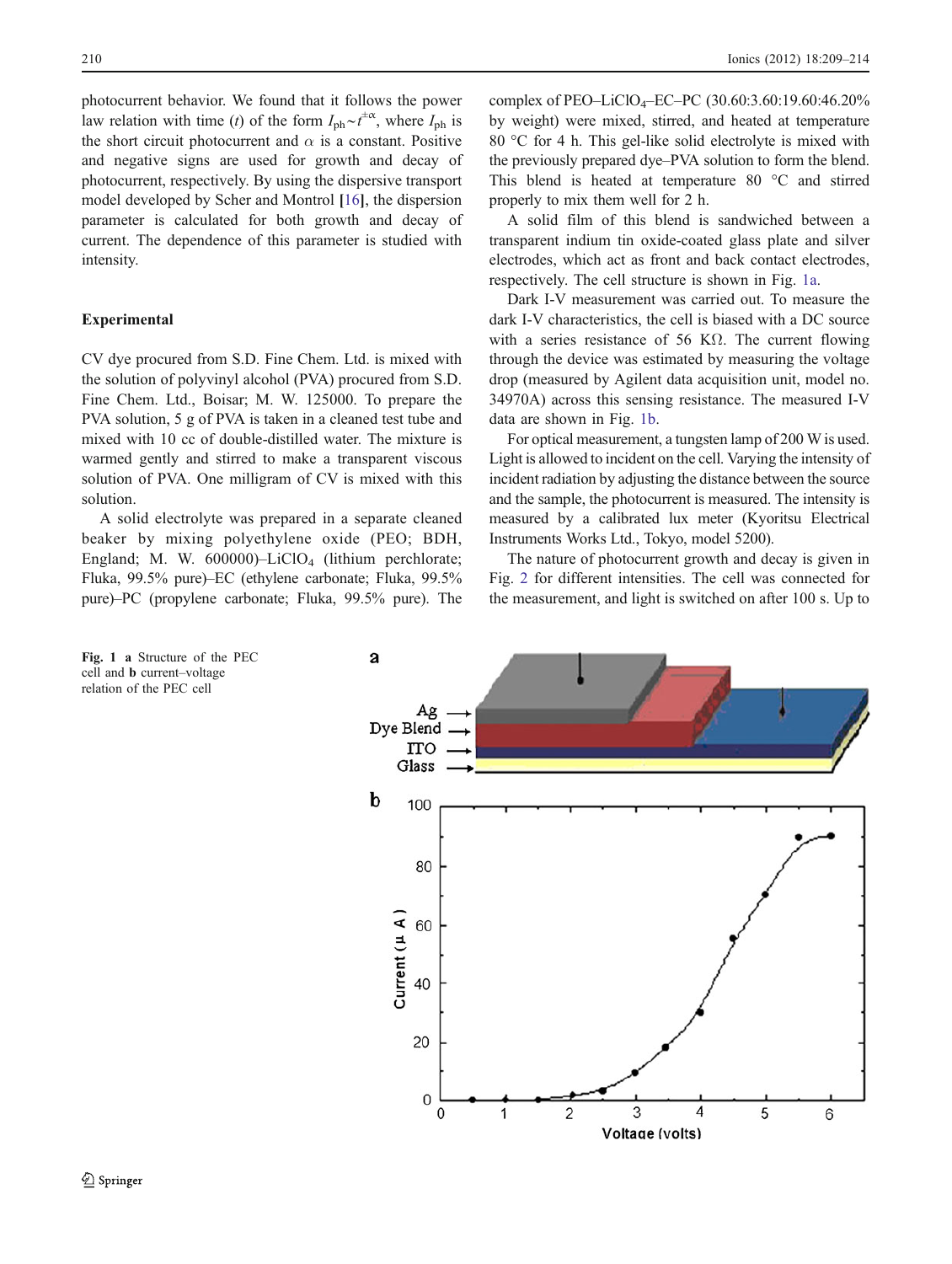<span id="page-2-0"></span>

Fig. 2 Change of photocurrent with time for different intensity. Light is switched ON after 100 s and up to this portion, indicates the dark current. The current grows when the light is switched ON and becomes saturated after 200 s. After attaining the saturation, the light is switched OFF and photocurrent starts to decay and attains almost the initial dark value

100 s, the current is basically the dark current. After 100 s, as soon as the light is switched on, it is observed that the photocurrent starts to grow and the rate of current growth decreases and become saturated. After attaining the saturation value, the light is switched OFF and the photo current starts to decay and almost reaches the initial dark value.

### Result

To analyze the behavior of the photocurrent, the growth and decay portion, the experimental curve of Fig. 2 is studied separately. In Fig. 3, only the growth part is shown for all



Fig. 3 The growth part of photocurrent for different intensity taken from Fig. 2. Only 50 data are taken after light ON position. Intensities are listed in the inset box

intensities. Logarithmic plot of this growth of current is shown in Fig. 4, and it clearly indicates the power law relation between current and time which is of the form,  $I_{\text{ph}} \sim t^{\alpha}$ . The value of  $\alpha$  decreases with intensity. Values of  $\alpha$ are 0.55, 0.44, 0.40, 0.42, and 0.33 for the intensities 10, 30, 50, 60, and 80 mW/cm<sup>2</sup>, respectively.

The decay portion of photovoltaic current is shown separately in Fig. [5](#page-3-0). Logarithmic plot of this graph is shown in Fig. [6,](#page-3-0) and it also shows the power law decay of current with respect to time according to the relation  $I_{\text{ph}} \sim t^{-\alpha}$ . The value of  $\alpha$  is 0.325±0.005, which does not vary significantly with intensity. The variation of  $\alpha$  with intensity is shown in Fig. [7](#page-3-0) for both growth and decay, respectively. It is seen that, for the growth of current, there is strong dependence of this parameter whereas the variation of this parameter is not so significant for the decay of current. During the growth, the charge carriers are generated, and there is a dynamic equilibrium between the charge generation and recombination processes. When the current is saturated, it is expected that the rate of charge generation and recombination processes become equal and a static equilibrium is established. During decay, the charge generation process is absent and only the recombination processes become dominant. During this charge relaxation processes, the dispersion parameter does not affect significantly whereas the generation process has a strong dependence on the dispersion transport processes.

From these experimental results, it is clear that the dependence of photocurrent growth and decay with time follows power relation for CV dye-doped PEC structure. This unusual nature may be attributed to the disorder nature of the system. The device is disorder in nature like other devices made from organic materials. Due to disorder, they



Fig. 4 Logarithmic plot of photocurrent growth and time for different intensity taken from Fig. 2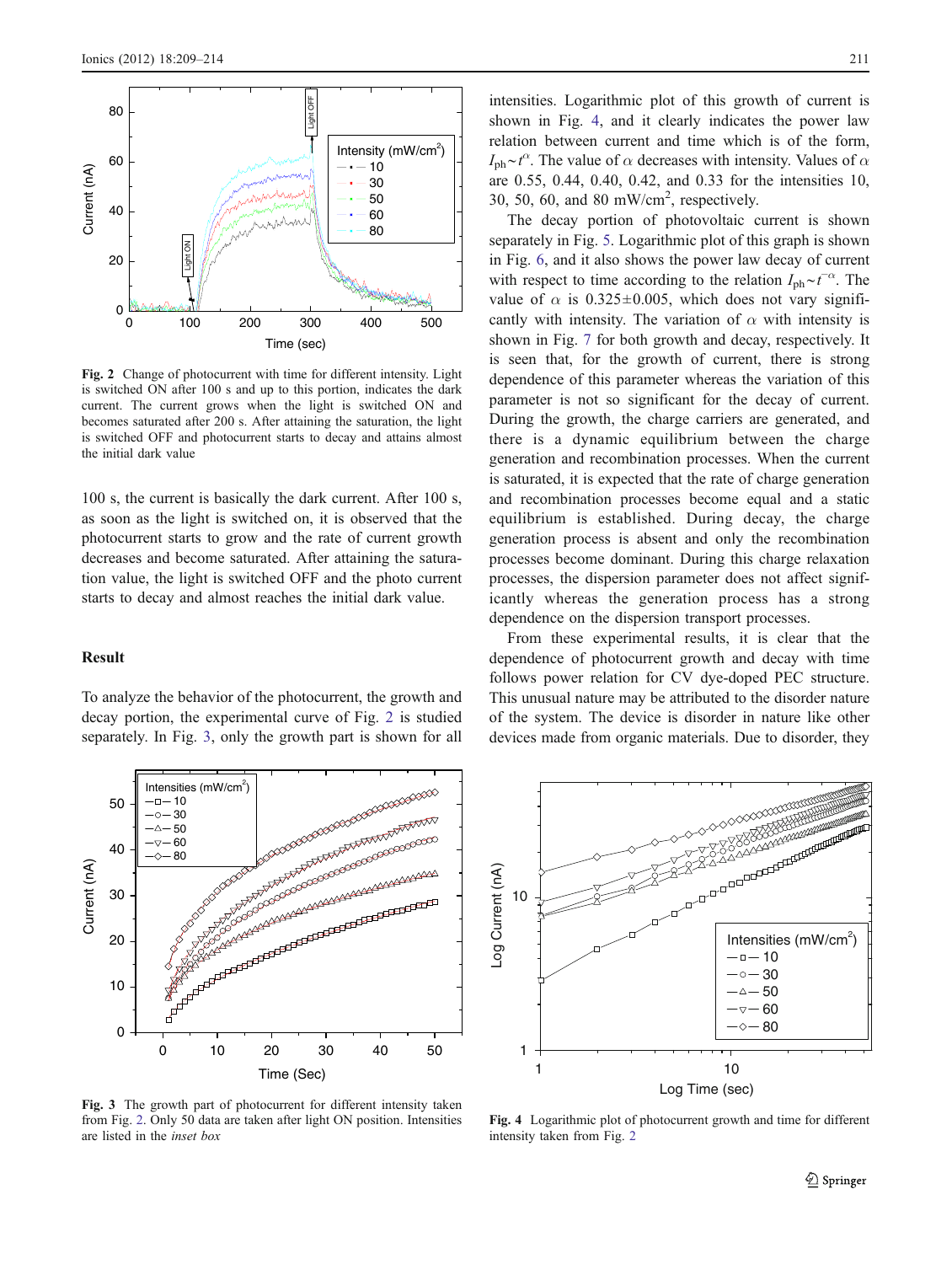<span id="page-3-0"></span>

Fig. 5 Decay portion of photocurrent for different intensities. Data are taken from Fig. [2.](#page-2-0) Only 50 data are taken after light OFF position. Intensities are listed in the inset

are prone to have traps, and these traps play major role in charge transport process. In the proceeding section, we present a theoretical model to understand qualitatively the power law nature of current growth and decay. As indicated in the earlier section, this model was originally developed by Scher and Montroll [\[16](#page-5-0)] to explain the photocurrent nature of a-Se.

#### Theoretical model

In order to explain the charge transport in such system, a dispersive model is used which was originally suggested by Scher and Montrol [[16](#page-5-0)] and has been further developed by



Fig. 6 Logarithmic plot of photocurrent with time. Data are taken from Fig. [2](#page-2-0)



Fig. 7 Variation of  $\alpha$  for both growth and decay of photocurrent.  $\alpha$ decreases with the increase of intensity and nearly constant for decay of current

different workers [[17](#page-5-0)–[20\]](#page-5-0). The system is considered as a disorder one having distribution of scattering (or trap) centers. The charge carriers are highly localized. During transport, the charge trapping occurs via hopping process. The motion of a carrier hopping through a random array of sites is presented in Fig. [8.](#page-4-0) Carriers hop through a random array of different localized sites shown by the arrow. There will be distribution of the energy levels of the localized hopping sites along with a distribution in the intersite separation between these localized states. As a result, there is a distribution of hopping times. Both the factors, i.e., distribution of the energy levels and distribution in the intersite separation distances, strongly affect the hopping time.

A distribution function,  $\psi(t)$ , as suggested by Scher and Montrol [\[16](#page-5-0)], may be written in the following form,

$$
\psi(t) \sim t^{-(1+\alpha)} \text{ where } 0 < a < 1 \tag{1}
$$

Where t is time and  $\alpha$  is the dispersion parameter and essentially a measure of dispersivity.

It is further mentioned here that this form of waiting time distribution essentially arises from an exponential distribution of trap states [\[21](#page-5-0), [22\]](#page-5-0) of the following form,

$$
N_t(\varepsilon) = N_0 \, \exp\left(-\frac{\varepsilon}{kT_c}\right) \tag{2}
$$

Where subscripts  $t$  refers to traps and  $T_c$  represents the characteristic temperature and  $\varepsilon$  is the traps energy. Immobilization time of a trapped carrier is equal to the thermal release time,  $t$  which is,

$$
t = v^{-1} \exp\left(\frac{\varepsilon}{kT}\right) \tag{3}
$$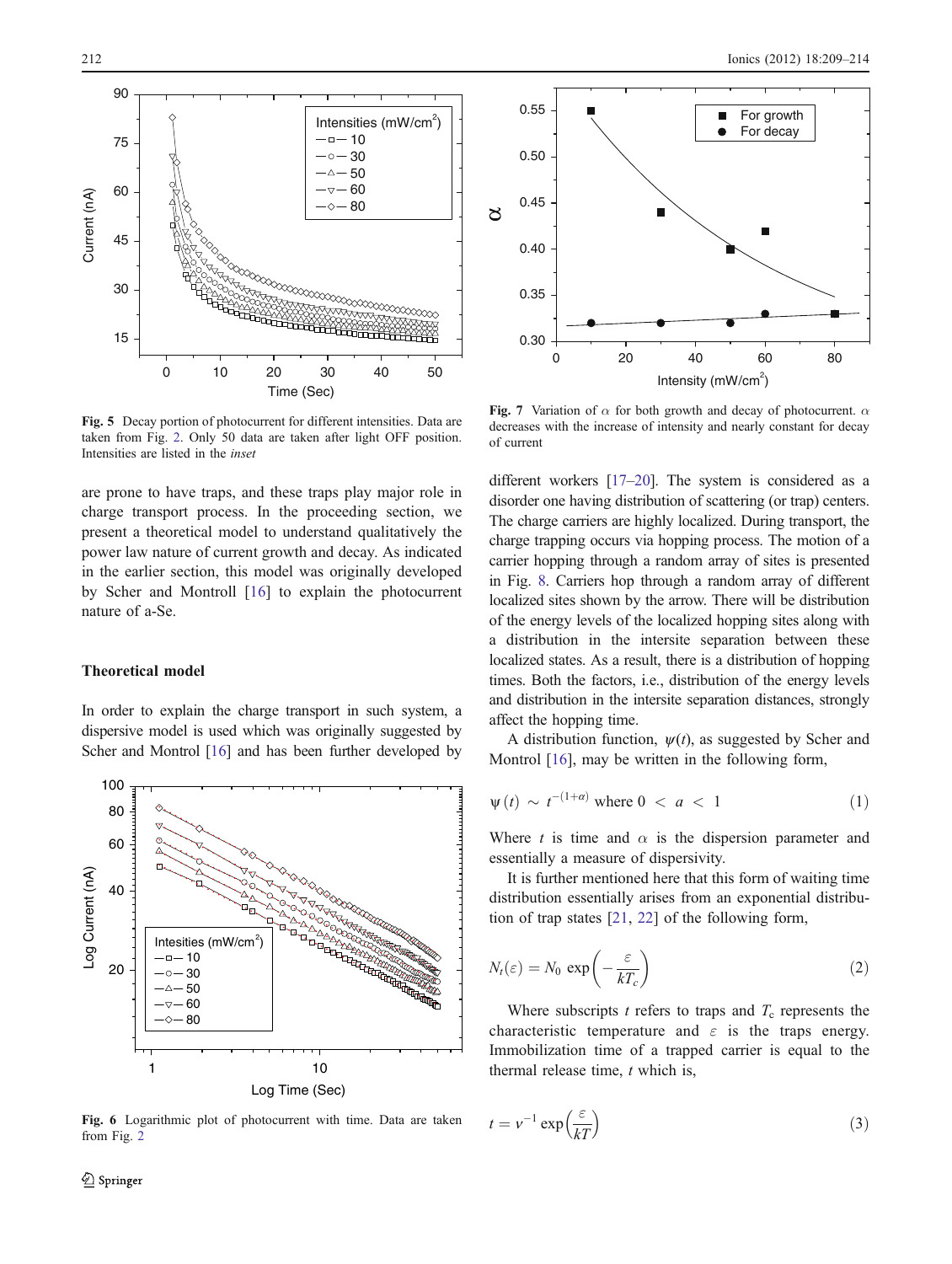<span id="page-4-0"></span>

Fig. 8 Schematic representation of carriers hopping through a random array of sites

Where  $\nu$  (per second) is the attempt-to-escape rate. Assuming all the traps have same cross-section, the distribution time is given by,

$$
\psi(t) = \frac{N_t(\varepsilon)}{kT_{\rm C}N_0} \frac{d\varepsilon}{dt} = \alpha v \left(vt\right)^{-(1+\alpha)} \tag{4}
$$

for  $t > \nu^{-1}$  where  $\alpha = T/T_c$ .

This is the expression of the distribution function given in Eq. [1](#page-3-0). So, it can be said that a distribution function used in our model essentially indicates an exponential distribution of trap states.

Now, in order to describe the photocurrent behavior of our experimental results, the mobility  $(\mu_D)$  may be written in the following form,

$$
\mu_{\rm D}(t) \sim \mu_0 t^{(\alpha - 1)} \tag{5}
$$

where  $\mu_0$  is the free carrier mobility. The standard form of the photocurrent is written as a function of time as follows

$$
I_{\rm ph}(t) = N(t) q E \mu_{\rm D}(t) \tag{6}
$$

where  $N(t)$  is the concentration of carriers in the sample, q is the electronic charge, E is the electric field and  $\mu_D(t)$  is a time-dependent mobility defined by Eq. 5.

Kurtz and Huges [[17\]](#page-5-0) have utilized the above dispersive transport model to derive an expression for the growth of photocurrent. In our earlier work [\[15](#page-5-0)], the growth and decay behavior of this photocurrent has been described. For the completeness of the present discussion, part of it is being repeated here.

The photocurrent generated in a sheet of thickness  $dx$ and irradiated by a pulse of duration  $\varepsilon$ , called pulsed surface excitation be

$$
I(t) = I_0 \varepsilon t^{-(1-\alpha)} \frac{dx}{L} \text{ for } t < T_t
$$
 (7a)

$$
I(t) = I_0 \varepsilon T_t^{2\alpha} t^{-(1+\alpha)} \frac{dx}{L} \text{ for } t > T_t
$$
 (7b)

For pulsed bulk excitation, integrating the above equation over the sample thickness the photocurrent can be written as

$$
I(t) = I_0 \varepsilon t^{-(1-a)} \left[ 1 - \frac{2}{3} \left( \frac{t}{T_t} \right)^{\alpha} \right] \text{ for } t < T_t
$$
 (8a)

$$
I(t) = I_0 \varepsilon T_t^{2\alpha} \frac{t^{-(1+\alpha)}}{3} \text{ for } t > T_t
$$
 (8b)

For continuous bulk excitation the photocurrent can be written as

$$
I(t) = I_0 \frac{t^{\alpha}}{\alpha} \left[ 1 - \frac{1}{3} \left( \frac{t}{T_t} \right)^{\alpha} \right] \text{ for } t < T_t
$$
 (9a)

$$
I(t) = I_0 \frac{T_t^{\alpha}}{\alpha} \left[ 1 - \frac{1}{3} \left( \frac{T_t}{t} \right)^{\alpha} \right] \text{ for } t > T_t
$$
 (9b)

When the radiation is turned on at time  $t=0$  and  $\frac{T_t}{T}$  is a characteristic time.

So, for continuous radiation, we may qualitatively write from Eq. 9a for the growth of photocurrent with time approximately as

$$
I_{\rm ph}(t) \sim t^a \quad t \ll T_t \tag{10}
$$

which is of the same form as found in power law fitting of our experimental result.

Equation 10 qualitatively explains the nature of photovoltaic current growth. Our experimentally found power law relation exactly fitted with this equation.

The decay of the photocurrent and dark discharge have been studied by different workers [[7,](#page-5-0) [9\]](#page-5-0). The sample sandwiched between two electrodes may be assumed as plane parallel capacitors. Due to illumination, the charge carriers are being stored. At the moment, when light is switched off, the photocarriers within the sample become maximum which contributes a maximum photovoltage. It is expected that, due to sudden change, i.e., switching off the illumination, the surface charge changes drastically with time. The stored charges start to decay. These charge carriers become trapped during transport. The transient current analysis accounts for the time-dependent flow of charge carriers under the applied bias in the presence of traps, space charges, etc. The Poisson's equation is solved for both free and trapped charges with suitable boundary conditions. The change of photovoltage with time may be approximated as

(11) 
$$
V(t) = \left(\frac{L^2}{2\mu_D}\right)t^{-1}
$$